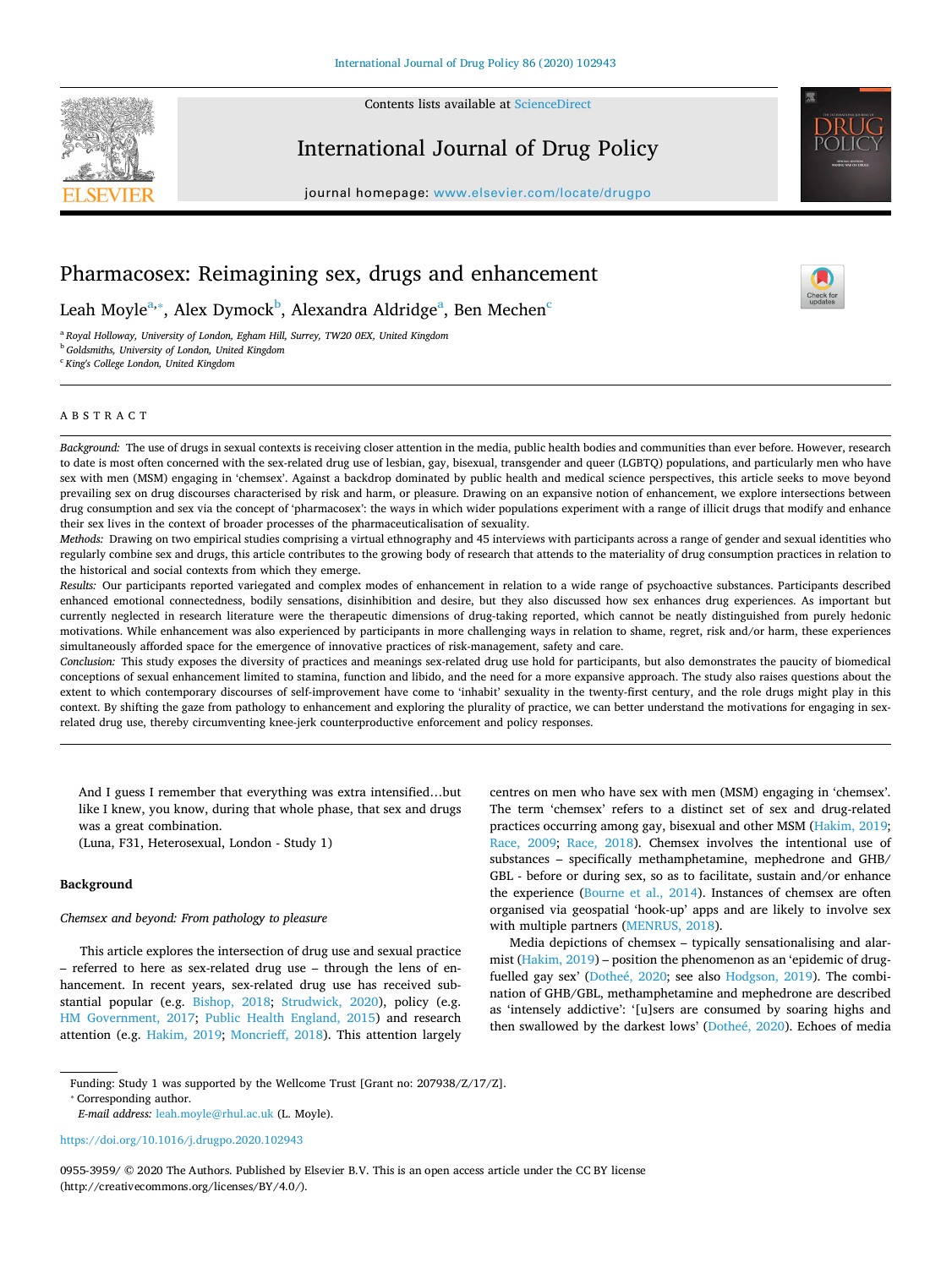depictions are also evident in some of the academic literature on chemsex, which mostly comprises public health and medical science perspectives. Chemsex is positioned as a threat to public health ([Hibbert, Brett, Porcellato & Hope, 2019](#page-8-7); [Stevens, Moncrieff & Gafos,](#page-9-5)  [2020\)](#page-9-5) requiring urgent professional intervention. Emphasis is placed on links between drug use and 'risky' sexual behaviour ([Puffal et al., 2018](#page-9-6); [Hegazi et al., 2017](#page-8-8)) and chemsex engagement is (in part) 'explained' by a unique kind of cultural trauma experienced by gay and bisexual men ([Stuart, 2016a;](#page-9-7) [Stuart, 2016b](#page-9-8)).

Against this backdrop, some scholars (e.g. [Hakim, 2019](#page-8-2); [Race, 2009](#page-9-3); [Race, 2018\)](#page-9-4) have moved beyond explanatory frameworks that diagnose chemsex as an individual or group-level pathology. Instead chemsex is understood as a distinct set of cultural practices that ultimately emerge from particular historical, social and material contexts. By attending to the complex processes by which *pleasures* are generated in chemsex events, these scholars eschew pharmacologically determinist accounts of drug 'effects' (i.e. as resulting solely from the pharmacological properties of substances, rather than the events through which they are experienced) and contribute to a growing critical drugs literature that considers the materiality of drugs themselves to be 'emergent and contingent' ([Pienaar, Murphy, Race & Lea, 2020a](#page-9-9), p. 2). For [Race, \(2008](#page-9-10), p. 421), '[p]leasure is not the antithesis of self-regulation and safety, but the medium through which certain shared protocols of safety take shape'.

Despite the focus on chemsex, it is by no means the case that sexrelated drug use is restricted to MSM having sex on methamphetamine, mephedrone and GHB/GBL. However, research beyond chemsex generally remains concerned with the sex-related drug use of lesbian, gay, bisexual, transgender and queer (LGBTQ) populations (e.g. [Pienaar, Murphy, Race & Lea, 2020a](#page-9-9); [Pienaar, Murphy, Race & Lea,](#page-9-11)  [2020b;](#page-9-11) [Ristuccia, LoSchiavo, Halkitis & Kapadia, 2018](#page-9-12); [Parent et al.,](#page-9-13)  [2020\)](#page-9-13). When studies have recruited participants across a broader range of social groups (e.g. [Bellis et al., 2008;](#page-8-9) [Lawn, Aldridge, Xia &](#page-8-10)  [Winstock, 2019](#page-8-10); [Palamar et al., 2018](#page-9-14); [Rawson, Washton, Domier &](#page-9-15)  [Reiber, 2002](#page-9-15); [Sumnall et al., 2007](#page-9-16)), they often employ a 'pathology paradigm' ([Mugford, 1998](#page-9-17)) and explore drug use only 'in the context of sexual risk-taking' ([Sumnall et al., 2007,](#page-9-16) p. 525) (see also [Bellis et al.,](#page-8-9)  [2008;](#page-8-9) [Rawson, Washton, Domier & Reiber, 2002](#page-9-15)). Other studies focus on the 'measurable' effects of individual drugs on specific aspects of the sexual experience [\(Lawn, Aldridge, Xia & Winstock, 2019](#page-8-10); [Palamar et al., 2018](#page-9-14)) – in doing so enforcing normative conceptions of sexual 'function' (e.g. 'ability to achieve and maintain: an erection (if male)/moistness (if female)' [\(Lawn, Aldridge, Xia & Winstock, 2019](#page-8-10), p. 724) – without attending to drug consumption contexts and their potential to augment experiences ([Hakim, 2019](#page-8-2)). As a result, the processes by which drug 'effects' emerge as complex 'intra-actions' ([Barad, 2007\)](#page-8-11) among the range of 'actors, contexts and practices' ([Pienaar, Murphy,](#page-9-9)  [Race & Lea, 2020a](#page-9-9), p. 2) immanent to each and every instance of sexrelated drug use are obscured.

# *From pleasure to enhancement*

Although attending to pleasure has undoubtedly been productive in adding nuance to the binary narratives characterising sex-related drug use, to focus solely on this aspect of the drug use 'event' [\(Dilkes-Frayne,](#page-8-12)  [2014\)](#page-8-12) would also be reductive as it fails to account for the diverse and sometimes ambivalent ways in which individuals present their experiences of sex-related drug use. In this article, we draw on the notion of *enhancement* so as to attend more fully to the range of effects, intensities, and desires reported by our participants.

While medical sociology has highlighted the limitations of biomedical definitions of enhancement that point to interventions aimed at improving the 'form and function' [\(Conrad & Potter, 2004\)](#page-8-13) of bodies 'not in need of repair' [\(Bostrom & Sandberg, 2009\)](#page-8-14), this critique has often been neglected in sexualities studies. To date, characterisations of individual drugs that have the effect of erotic enhancement typically

focus on more prescriptive functions and make clear delineations between drugs that augment physical function and capacity, and those which disrupt libido and desire. For example:

'sexual enhancers are drugs that enhance (normal/abnormal) erectile function and aphrodisiacs, which increase sexual arousal and desire'

# [Van de Ven, Mulrooney, & McVeigh \(2020, p. 3\)](#page-9-18).

To suggest that the relationship between sexuality, drugs and enhancement can be reduced to a 'measurable' set of functions and usevalue forecloses the possibilities substances might play in disrupting normative, biomedical conceptions of enhanced sex through their intraactions with other 'bodies, technologies and forces' [\(Dennis, 2019,](#page-8-15) p. 21). There is also, perhaps, a false differentiation made in some literature (e.g. [Tiefer, 2008\)](#page-9-19) between recreational and therapeutic use of 'sexual enhancers', in which the hedonic qualities of sex-related drug use are considered distinct from experiences of self-medicating, where drugs are used for the reparation or resolution of sexual inhibitions or problems. The analysis presented here suggests that drug-related sexual practice, where enhanced sensation, desire and pleasure are drivers for participants' use of drugs, requires a more expansive conception of enhancement in which these binaries are unpacked. We employ a 'scavenger' ([Halberstam, 1998](#page-8-16)) approach to theory common in queer methodologies, where traditional disciplinary boundaries are refused, and ideas conventionally treated as being 'at odds' are brought together. Taking up insights from science and technology studies, queer theory, and the work of Paul B. Preciado enables us to think through some of the problems with mechanistic conceptualisations of sexual enhancement, and advance a more capacious approach to sex-related drug use.

Preciado's work of auto-theory, *Testo Junkie*, provides just such a counterpoint to biomedical characterisations of drugs as sexual enhancers, navigating the space between substance use as self-medication and as experimentation. The book charts the narrator's experiments with self-administration of testosterone as a project of 'biohacking': a reappropriation of the very biotechnologies that have produced the 'technical subjectification' (2008, p. 129) of sex and gender rather than as part of a medicinal 'protocol to change sex' (2008, p. 55). Preciado situates his experimentation with drugs within the context of the emergence of lucrative pharmaceutical markets for sexual enhancers in the twentieth century, in which sexuality becomes the subject of biopolitical management. In this purview, it is impossible to ignore that the concept of sexual enhancement itself relies on a series of historically contingent diagnostics prescribing what optimal sexual function, arousal and desire might look like. 'Sub-optimal' sexual function, arousal or desire has been subject frequently to pharmacological intervention, often dispersed along crudely gendered lines [\(Tiefer, 2008](#page-9-19)), and with prescriptive guidelines as to exactly what function is being restored. Race's work demonstrates that the panic over recreational use of 'lifestyle drugs' viewed commonly as sexual enhancers, such as Viagra in the early twenty-first century, was because it was perceived as a 'gay' drug used primarily by MSM to enhance sex rather than its prescriptive function of 'repair' (2009, p. 5). However, the meanings attached to drug use as a form of sexual enhancement for women remains under-researched and perhaps more fraught still.

Crucially, Preciado's work also provides a previously neglected genealogical framing for the roles gender and sexuality have played in developing pharmaceutical somatechnical interventions ([Mechen, 2020](#page-8-17)). Our conceptual cue for this article is taken from Preciado's work, adapting his term - 'pharmacopornographic' - to describe the ways in which pharmaceutical enhancements for sex have come to 'inhabit' [\(Preciado, 2008\)](#page-9-20) sexual subjectivity in the twenty-first century. We argue that this process of inhabitation necessarily informs individual drug users' motivations for using substances for enhancement, also providing a basis upon which illicit drugs are seen to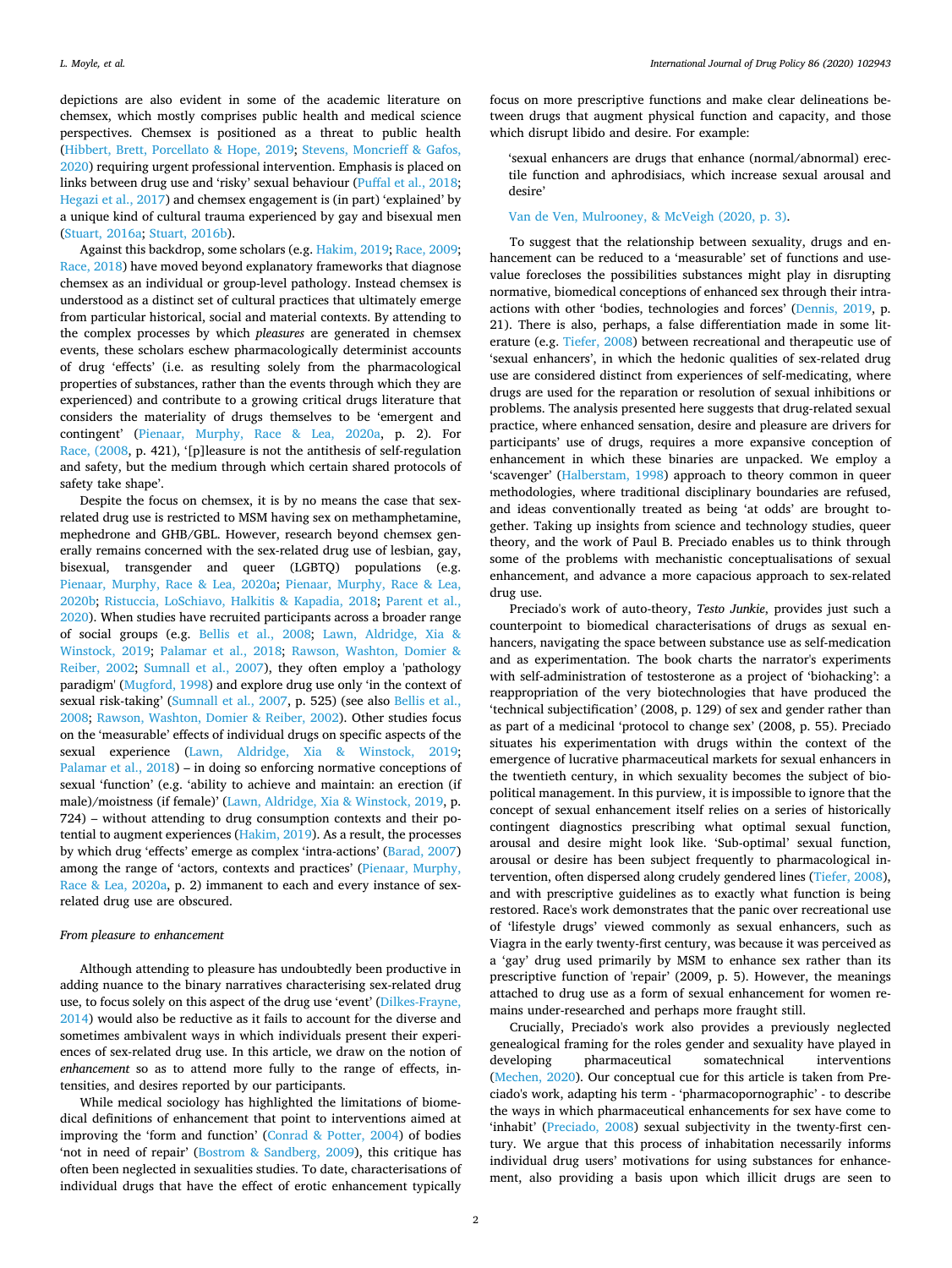reappropriate or imitate the effect of legal pharmaceuticals. We call the entanglement of processes of pharmaceuticalisation and reappropriation, and what recreational enhancement might mean in the context of these processes, pharmacosex.

Situating the 'pharmacopornographic era' as a distinctly late modern epoch in the history of sexuality, we argue that sexual enhancement through drug use must also be contextualised within broader narratives of self-realisation, personal growth and happiness, and technical and personal improvement [\(Giddens, 1992\)](#page-8-18) that 'encode an optimisation of one's corporeality to embrace a kind of overall wellbeing' [\(Rose, 2001,](#page-9-21) p. 17). Narratives of neoliberal aspiration inevitably inflect participants' reflections on what is gained from using drugs in a sexual context, and what sexual enhancement means to them. Discourses of sexual self-improvement are recognised as particularly forceful in governing women's choices ([Gill, 2007](#page-8-19); [McRobbie, 2007](#page-8-20)), especially their consumption practices. While we do not eclipse questions of agency and resistance, our findings suggest that enhancing sex through drug consumption represents one of a multiplicity of possible consumer choices made by 'sensation gatherers' ([Bauman, 2003\)](#page-8-21) in the sexual marketplace of the twenty-first century.

#### **Methodology**

This article draws on qualitative data from two studies conducted between 2018-19 in the UK. Importantly, both studies did not focus exclusively on the sex-related drug use of LGBTQ groups. While sexualities researchers often argue that this approach risks 'lumping together' [\(Kneale et al., 2019](#page-8-22)) diverse experiences and differentiated processes of marginalisation, both studies were designed to avoid the overattentiveness to LGBTQ drug use that has characterised almost all research on the subject to date, leading to stigma around drug use in general, and subsequent over-policing and marginalisation of these populations.

The principal study (Study  $1 - AD$ , LM and BM) comprised an archival scoping exercise exploring the broader historical context of sexrelated drug use. This was complimented by an empirical component reported on here, comprising a virtual ethnography [\(Barratt &](#page-8-23)  [Maddox, 2016](#page-8-23)) and semi-structured interviews with 31 individuals who had experience of sex-related drug use. Virtual ethnography consisted of 'digitally tracing' interactions among people who use drugs on online forums such as *Bluelight* and *Reddit*, and locating descriptions of sex-ondrug experiences via these mediums and in the 'psychoactive vaults' on the website *Erowid*. Virtual ethnography has been noted as particularly fruitful by researchers interested in drug use as providing new horizons for field observation [\(Decary-Hetu & Aldridge, 2015\)](#page-8-24). As we note in the findings below, almost all participants interviewed in Study 1 reported using these online mediums to research the effects particular drugs might have on sexual enhancement. Interviews focused on exploring the types of drugs selected and the ways these were utilised to modify and enhance sexual encounters. It was left to participants to decide what they considered to be a 'drug', and, for the most part, they chose to focus on experiences involving illicit substances (e.g. cocaine, cannabis, MDMA).

Study 2 (AA) comprised 14 in-depth interviews, again with participants who had experience of sex-related drug use. Similar to Study 1, participants decided what counted as a drug and almost exclusively focused on experiences involving illicit substances. At the outset of each interview, participants were asked to describe an (ideally recent) sexon-drug experience. They were then asked a series of follow-up questions to elicit details about the contexts, meanings and effects associated with that experience. Participants were then asked to describe other sex-on-drug experiences so as to build an extended account of sexrelated drug use over their lifetimes. Demographic and drug use history data were collected at the end of each interview.

In Study 1, the majority of interviewees were recruited via a call for participants advertised on *Twitter* and drug discussion forum *Bluelight*.

Several participants contacted researchers directly to enquire about involvement after an interview Dymock undertook about the research on the BBC Radio 4 show, *Women's Hour*. All participants in Study 1 were offered £10 as compensation for their time. Study 2 participants were recruited through a combination of purposive and snowball sampling – techniques typical for accessing 'hidden populations' like people who use drugs (e.g. [Barratt, Ferris & Lenton, 2015](#page-8-25); [Boys, Marsden & Strang, 2001\)](#page-8-26). Participants in Study 2 were not offered financial compensation. Both studies received ethics approval from their respective institutions (Royal Holloway, University of London and University of Cambridge) and adhered to the standard code of practice common to virtually all social research: use of information sheets and informed consent forms, informed voluntary participation, treating disclosures as confidential and using these anonymously, and secure data handling and storage. In line with ethical guidelines published by *Bluelight*, researchers in Study 1 obtained permission to advertise and use data from this forum. Given that data from the virtual ethnography included is freely available from the surface web, we have included the title of forum posts, but omitted the author's username and any other identifying features.

All interviews were audio-recorded and transcribed verbatim. Transcripts were analysed thematically [\(Braun & Clarke, 2012\)](#page-8-27) using qualitative data software NVivo. In Study 2, thematic analysis was complimented by narrative analysis techniques ([Riessman, 2005](#page-9-22)). Thematic analysis involved identifying patterns across datasets, and the narrative element explored how interviewees arranged these themes to form an extended account of their experiences of sex-related drug use over time.

The data and analysis presented below seeks to complicate current narratives around sex-related drug use through exploring participants' talk around the variegated and complex set of enhancements that emerge in relation to pharmacosex. We move beyond normative/biomedical approaches to enhancement in favour of a more exploratory and expansive conceptualisation. To achieve this, we draw on the notion of enhancement as it pertains to the themes of 'chemical connection' and communication, physical sensations and sexual openness, disinhibition and sexual experimentation, and 'therapeutic' drug use. To conclude, we consider how our analysis might contribute to burgeoning research on sex, drugs and enhancement, as well as literature on chemsex and harm reduction.

#### **Findings**

#### *Demographic diversity*

Across both studies, interview participants were aged between 21- 65 years. 43 were based in multiple cities across the UK and two were based abroad. In a departure from the majority of existing literature which focuses disproportionately on cis gay men, our research achieved an even gender split. 22 of our participants were cis-male, 21 cis-female, and two identified as non-binary. Our sample was, however, much less representative when it came to self-defined ethnicity, with only five participants identifying as 'mixed-race' and the vast majority  $(n=40)$  describing themselves as white. Of these, the larger number described themselves as British ( $n=30$ ), and a smaller representation as Jewish (n=3). The remainder were European and American. Participants identified across a range of sexual orientations, with some selecting more than one category. Highlighting the appeal of sex-related drug use beyond LGBTQ communities, the most represented sexual orientation was heterosexual (n=18), followed by bisexual (n=14), heteroflexible  $(n=6)$  and pansexual/panromantic  $(n=6)$ . A smaller number described themselves as gay  $(n=3)$ , queer  $(n=2)$ , bisexually straight (n=1), demisexual (n=1) and asexual (n=1).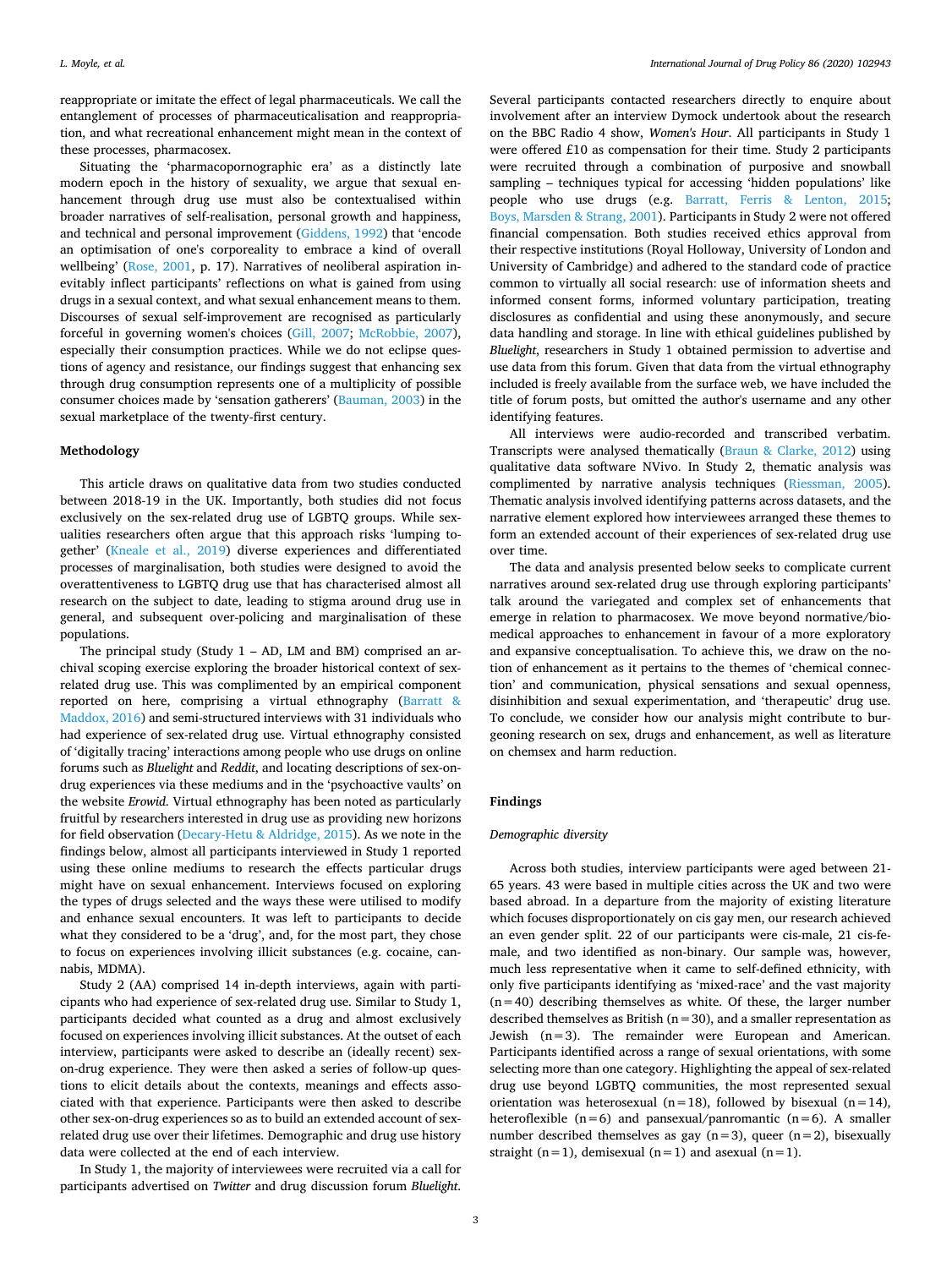#### *Range of drugs and types of use*

MDMA was by far the most commonly used drug with sex across both studies. 91% ( $n=41$ ) of our total interview participants ( $n=45$ ) reported having used this substance in sexual encounters. Cocaine had been used by 51% of our sample ( $n=23$ ), followed by cannabis (64%, n=29), ketamine (36%, n=16), LSD (32%, n=10), GHB/GBL (27%,  $n=12$ ) amphetamines (20%,  $n=9$ ), and mephedrone (19%,  $n=6$ ). Less commonly used drugs included 2C-B (n=5), methiopropamine (MPA)  $(n=3)$  and nitrous oxide  $(n=2)$ . Two participants reported using Valium in sexual contexts. The same substances were broadly found as most commonly cited as enhancing sex in the virtual ethnography, although other substances, which interview participants sometimes lamented were difficult to access, included novel psychoactive substances such as 5-MeO-DIPT ('Foxy Methoxy').

Analysis of the ways in which drugs were used for sex in Study 1 indicated four dominant types of user. Most common were *recreational drug users* – those who had combined sex and drugs unintentionally (e.g. an MDMA user who has sex while high, and then goes on to utilise this substance again once they had 'learned' ([Becker, 1953\)](#page-8-28) its positive enhancing effects). The second largest group were individuals who engaged in sex-related drug use in *BDSM and sex party contexts -* both in private settings and the night time economy. This was followed by *experimenters –* experienced drug users who were more likely to experiment with research 'chems' and dose in order to alter experience and effect. The final category was *chemsex*. Despite the research and policy focus on this particular form of sexualised drug use, this was the least prevalent form of use across our studies. The users described are offered as 'ideal types' (see [Segady, 2014\)](#page-9-23) rather than rigid categories, with our respondents commonly drifting across or engaging in more than one category of use.

#### *'Chemical connection' and communication*

The perception that certain drugs had the capacity to enhance emotional connectedness in sexual contexts was common amongst participants. This finding is perhaps unsurprising given the prevalent use of empathogens in our sample, but the capacity for communication to enhance sex also demonstrates the paucity of biomedical conceptions restricted to physical performance, and the false distinction between therapeutic and recreational use. MDMA has been described as psychiatry's antibiotic [\(Sessa, 2005](#page-9-24); [Sessa, 2007](#page-9-25)) used as a tool to assist with therapeutic interventions due to its variety of pro-social effects. This characterisation might itself be described as a reappropriation of licit 'medicinal protocol', outlined by Preciado. In a recent study of couples' use of MDMA, Anderson et al. [\(Anderson, Reavey & Boden,](#page-8-29)  [2019\)](#page-8-29) explore how these effects enable 'boundary work' (p.10), enhancing existing feelings of closeness in romantic relationships. This finding was reflected in the experiences of participants in the current studies who had taken MDMA/Ecstasy with their partners. In the context of pharmacosex, MDMA appeared to be doing the work of facilitation that we might expect to be undertaken by a couples' therapist, providing a symbolic mediator for exploratory communication about sex that participants tended to view as crucial to improving it:

I think the other thing is that you're able to talk much more freely about sex, and I think everyone has a reticence to talk about things they like or really specific fantasies that you're always worried about, "Oh, is this weird?" and I find when you're high you're really able to talk about that and you're able to communicate it better and set those scenarios up better...I think both of us have, at the peak of MDMA, spoken about sexual things we would like to try… (Abel, M30, Heterosexual, London – Study 1)

When we do MDMA, we tend to have like a discussion topic of the evening, if we're at home...and quite often it's something that we wouldn't think to talk about if we weren't high.... This time it happened to be that strap-ons were the topic of conversation (laughs). So, we chatted about it for ages, I can't remember much of what we said because we were really high. But basically, we came to the conclusion that it was something we wanted to do more of together.

(Pink, F24, Bisexual, Cambridge - Study 2)

Interview data suggests that the value of empathogens went beyond these more familiar themes of connectedness and communication. Our participants also emphasised the capacity of these drugs to enhance their sex lives through easing the anxieties and awkwardness commonly linked to sex with a new partner. This finding reflects some of the observations made by Alexander Shulgin when he resynthesized MDMA. He noted that the compound made a 'close' and 'very intimate interaction' possible [\(MAPS, 2002\)](#page-8-30), thus promoting what he labelled an 'untenseness' during sex with new partners as well as existing ones. In the current studies, Chris (NB22, Pansexual/Demisexual Cambridge - Study 2) recalled a 'one-night stand' involving MDMA that challenged their belief that their capacity for sexual attraction depended on the presence of a prior emotional connection. They believed MDMA enhanced their '*conversation, confidence, and willingness to listen*', leading to a deep '*chemical connection*' with someone they had met hours earlier.

The use of drugs to enhance connection and ease awkwardness during sex was not limited to MDMA/Ecstasy. Another participant described using cannabis with the intention of facilitating a chemical connection with a sexual partner she deemed herself otherwise incompatible with:

[W]e really had nothing in common...but being high was something we both liked to do. And it made hanging with him easy, it made the sex better... or at least easier, and less awkward [laughs]. (Libby, F25, Bisexual, Cambridge – Study 2)

Elsewhere, Hanna recalled a first-time encounter involving 2C-B, a psychedelic substance with properties similar to MDMA ([Dean, Stellpflug, Burnett & Engebretsen, 2013\)](#page-8-31). For Hanna, this encounter generated some of the best sex they had ever had:

And the sex was like… it was, amazing. It was so good. And I remember looking at him, and him looking at me, and like… us just fucking, and I was like, what is this? This feels so good. It was, like, so intense, and he was like, I know, something's different. …And I just woke up the next day like what the fuck?…I was like, I feel like I've known you? It's like getting to know the soul before you know all the other stuff that makes a person a person. It's like you get to know the innermost personality before the extra things.

(Hanna, NB23, Pansexual/Panromantic, Cambridge – Study 2)

The participants quoted above appeared to value the chemical connections that emerged in relation to their use of MDMA, cannabis and 2C-B, and the capacity of a shared drug experience to elevate sexual encounters beyond a physical meeting of bodies. However, others experienced chemical connections in more challenging ways. Rose, for example, expressed ambivalence over the enhanced familiarity and trust that MDMA appeared to promote:

I've done things with you that I've never done with anybody else, I felt very exposed and vulnerable in some ways but at the same time probably with the MDMA it gave me this level of trust and comfort that I could explore these things with you. (Rose, F24, Heteroflexible, Liverpool - Study 1)

Others articulated concerns over the perceived artificial nature of chemical connections ([Aldridge, 2020](#page-8-32)). Laura, for example, recalled a first-time sexual encounter involving MDMA in which she experienced a strong connection with the person she was having sex with. On their second meeting, however, Laura was unhappy to discover that this connection was no longer present and that she didn't '*really know or like*' them very much (Laura, F25, Bisexual, Cambridge – Study 2).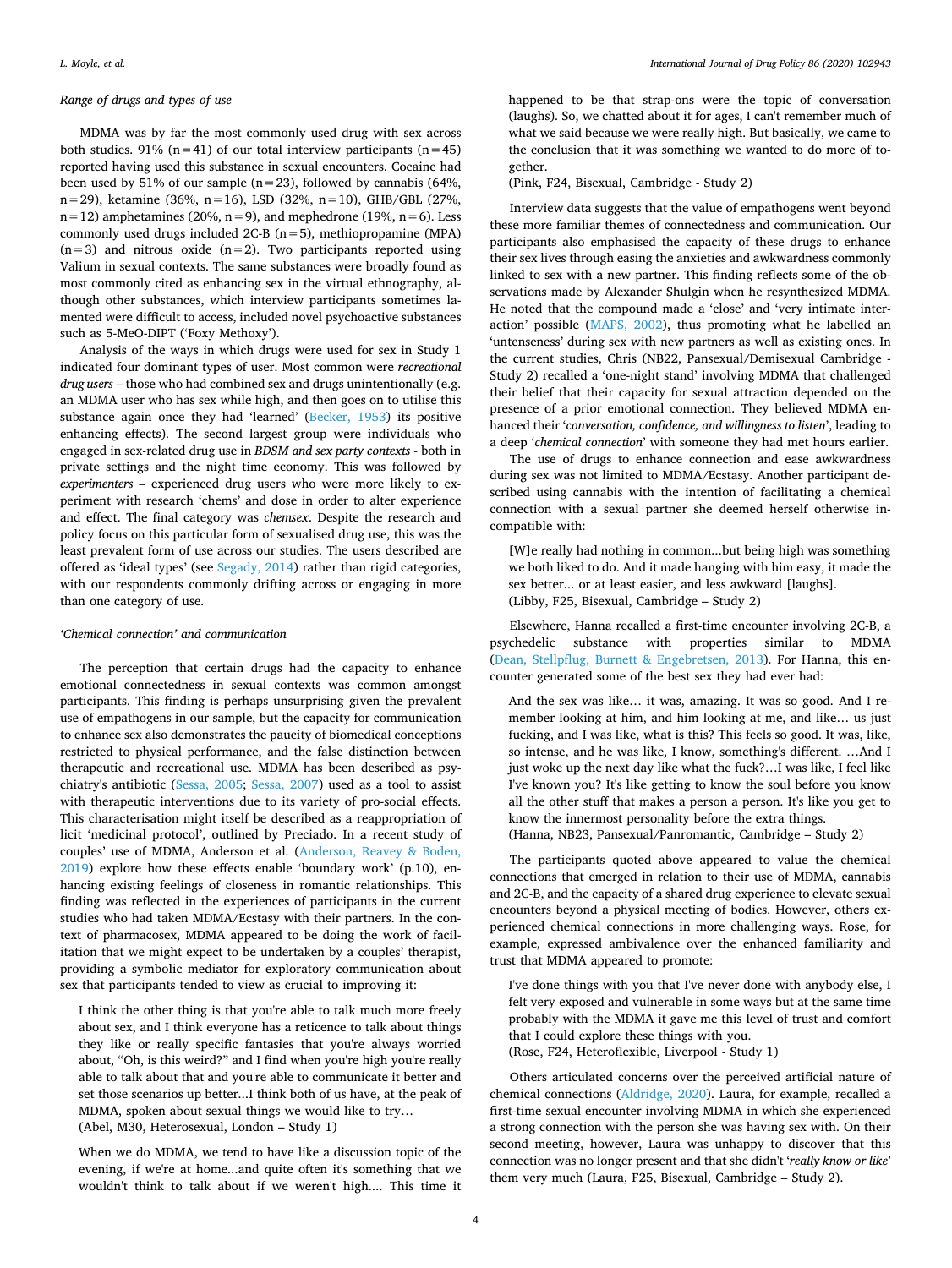The experiences described above can be contrasted with those where substances were perceived to stymy intimacy and connection, but enhanced sex in other ways. Cocaine, for example, was described by many as a drug that encouraged a more individualistic encounter due to what one participant termed its 'ego inflation effect':

Yeah, I would say coke makes me kind of, I guess, selfish. Like, quite pursuant of my own pleasure and less concerned about the other person and with the right person, if you're both in that mood, that can be quite, that's quite fun because you're just like very rawly fucking, that's good.

(Ziah, M42, Heteroflexible, London - Study 1).

Here, Ziah suggests that an inward focus during sex is not always an unwanted effect, and can in fact, if considered part of the drug 'event', enhance the experience with the 'right' sexual partner in a similar state of mind. Other participants - again notably women - reported very different experiences with cocaine to that relayed above. One associated it with *'cold mechanical'* sexual encounters (Lily, F25, Heteroflexible, London - Study 1), while another felt it resulted in '*sleazy porn sex*' (Suzi, F25, Bisexual, Glasgow - Study 1). Some participants – mostly cis-women – appeared comfortable articulating the value of drug-enhanced sex only insofar as they felt it might seem 'justifiable' because it facilitated intimacy and connection beyond the drug event, whereas participants who identified as men were far more likely to describe their experiences in purely hedonic terms.

#### *Physical sensations and sexual excitement*

Previous research focusing on MSM populations has identified the desire to enhance or transform the bodily and affective experience of sex through drug use [\(Pienaar, Murphy, Race & Lea, 2020a\)](#page-9-9). Our findings revealed that these enhancements and modifications were also sought after and valued by other social groups - and often the key driver for experimenting with substances in sexual contexts. One participant summed up the perceived benefits of MDMA as being '*a bit like turning the volume up... everything is like you just totally whack the volume up*' (Theo, M56, Heterosexual, Brighton - Study 1). For those active in the BDSM and Kink scene, substances like GHB/GBL, nitrous oxide and MDMA/Ecstasy were suggested to have value in aiding what one participant described as a '*surrendering headspace*' (Clio, F30, Bisexual, London - Study 1), which enabled physical relaxation and made practices such as anal sex not only possible but pleasurable. Drugs were also afforded the capacity to transform pain into pleasure. Robert described how MDMA enhances his BDSM play and alters the nature of pain:

I don't know, it changes the pain receptors and substitutes a lot of pain receptors for pleasure receptors…The best way I can describe it is that all the things that normally really hurt unbearably hurt really nicely…The huge rush or sensation you get from being hit hard instead of being in a screaming amount of pain, it is painful but that pain is sort of mixed up with a massive new release of dopamine or whatever...

# (Robert, M65, Heterosexual, London - Study 1)

For MDMA/Ecstasy users outside this scene, our data again moves beyond established discourses of connection, empathy and intimacy ([Anderson, Reavey & Boden, 2019](#page-8-29)), with embodied pleasure and sensation clearly indicated by our sample. Sex on MDMA was described as '*sex magnified by one thousand'*, experienced by one user as '*waves and waves of pleasure*' (Erowid Report 9233). Heightened sensation and tactility were frequently related as a benefit of combining sex and MDMA-like substances including 2C-B and Ecstasy.

Accompanying these benefits, participants with penises also described difficulties in achieving and maintaining erections with MDMA/ Ecstasy, an issue also associated with mephedrone and cocaine and supported by existing research [\(Peugh & Belenko, 2001](#page-9-26); [Zemishlany, Aizenberg & Weizman, 2001\)](#page-9-27). Lack of erection did not,

however, necessarily diminish participants' overall experiences, as Zemishlany and colleagues conclude. Rather, these encounters instead tended to become more exploratory and less orgasm-driven. Participants often initially described sexual enhancement facilitated by drugs in the biomedical, 'measurable' terms explored earlier, an example of the ways in which Preciado suggests the biomedical diagnostic of sexual function has come to produce a 'technical subjectification' of sex that might be pharmacologically alleviated. However, for many participants this expectation was then overcome by discovering other, sometimes unexpected forms of pharmacosexual enhancement were facilitated. Instead of penis stimulation and sexual encounters being focused on (male) orgasm as an end-point, participants found pleasure elsewhere:

I associated [MDMA] for a long time with erectile dysfunction. And when I started dabbling with BDSM, it [MDMA] came into its own then. Because a lot of that is associated with the sensual side of sex, and taking your time really.

(Ian, M52, Heterosexual, Manchester - Study 2)

Orgasm is very different, difficult when you're on MDMA as well so it makes the sex very different in itself. It's less focussed on an orgasm or someone's orgasm or anything so it's kind of that's really enjoyable, to just enjoy someone's body without it being centred around it ending at a certain point.

(Arlo, M22, Heterosexual, Oxford - Study 1)

The data above demonstrate the range of modes through which pharmacosexual enhancement was experienced by participants, in spite of normative perceptions of erectile dysfunction as diminishing sex. These narratives also corroborate Race et al.'s (2016) finding that perceptions of enhanced physical sensations are not necessarily limited to the parts of the body ordinarily connected with sex.

### *Disinhibition and sexual openness*

Disinhibition is frequently invoked to understand the relationship between sex and drugs ([Race, 2015\)](#page-9-28). Chemsex research (e.g. [Weatherburn et al., 2017\)](#page-9-29) in particular has commonly explored the disinhibitive effects related to the combined use of mephedrone, methamphetamine and GHB/GBL, most often emphasising the risks rather than pleasures related to heightened sexual arousal ([Kapitány-](#page-8-33)[Fövény et al., 2015,](#page-8-33) p.276). Some of the experiences framed as risks in this literature, including pushing boundaries, rough sex, and hypersexuality ([Ma and Perera, 2016\)](#page-9-30) were in some cases alternatively presented as enhancements by our participants. GHB/GBL had the potential to '*push things along*' getting you *'into the sex*' (Bruce, M60, Heteroflexible, London - Study 1) and facilitated a sense of feeling where '*everything has to happen right now*' (Elsa, F26, Heteroflexible, London - Study 1). This embodied sexual excitement and sense of sexual urgency is unpacked below by Sonny:

The way that I describe it when I'm talking to people who haven't taken it is that it reduces inhibitions and it does it pretty evenly across the board. So, if I'm eating popcorn, it's the most delicious popcorn. If I'm having an argument, it's the most important argument I've got to have. And if it's sex, you know, it's urgent, you know it will happen, and it will happen with the consent of both people. (Sonny, M40, Pansexual/Bisexual, London – Study 1)

Though GHB/GBL in particular is more readily associated with disinhibiting effects and their associated harms than other drugs (see [ACMD 2007](#page-8-34); [Cavanagh and Smith, 2018;](#page-8-35) [Kapitány-Fövény et al., 2015](#page-8-33)), significantly, our data suggests sexual disinhibition is associated with a much broader range of substances and beyond MSM populations, across the sexuality spectrum. For participants in the current studies, a variety of drugs (e.g. mephedrone, methiopropamine, ketamine, MDMA, cannabis) were linked to heightened sexual desire and loss of inhibitions around sex, which in turn enhanced willingness to engage in sexual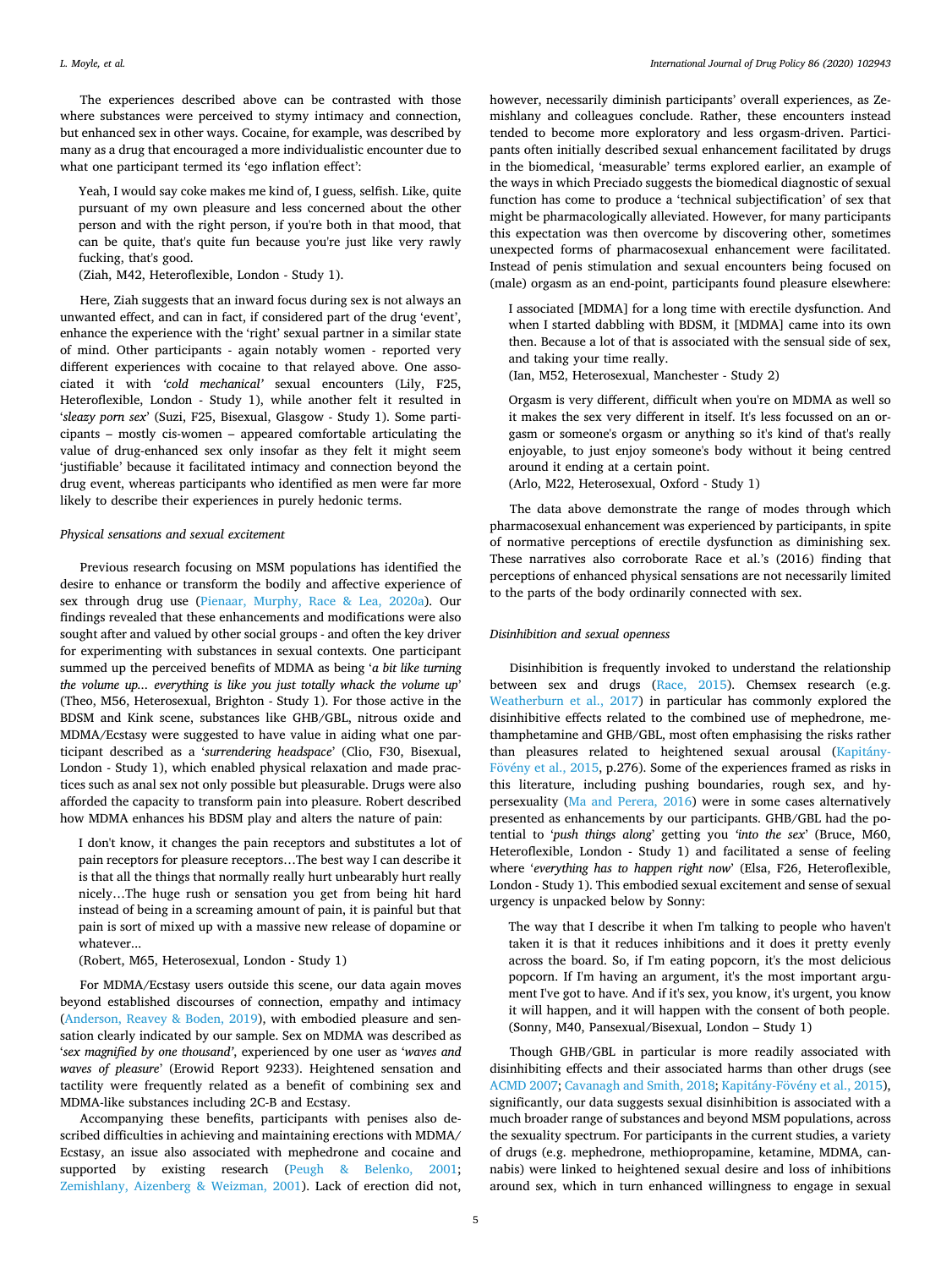experimentation ([Sumnall et al., 2007\)](#page-9-16). Emma, a 36-year-old heterosexual woman (London, Study 1), reported using mephedrone as an enhancement drug, which she described as producing a '*huge appetite for sex*'. Reflecting on his experience of using methiopropamine (MPA) and mephedrone, Cyril describes how they similarly worked to enhance sexual stimulation and libido:

So, I used to take mephedrone quite a lot. You know, go out to clubs and parties and stuff, take mephedrone and be in this very heightened state of kind of sexual desire almost, but not actually acting on it and doing it. And again...I enjoyed being this…just feeling almost like the sexual power throbbing through the veins in my body and, you know, it being there, this potential…

(Cyril, M41, Bisexual/Pansexual, London – Study 1)

Despite MDMA's reputation as a being culturally accepted as a 'love drug' rather than typically associated with sexual enhancement (Beck & [Rosenbaum, 1994\)](#page-8-36), interestingly, there was meaningful evidence of our participants experiencing increased sexual desire or 'horniness' whilst combining sex and MDMA. One participant explained that sex on MDMA, in her words, made her 'obsessed' with sex:

I can't actually take MDMA because I get too horny on it. I don't touch it. That's why I don't take it because I get so sexual that unless i've pre-planned to have sex with somebody I don't want to take it because otherwise I feel like I'm a sex pest. (Clio, F30, Bisexual, London, Study 1)

Clio was not alone in making this claim, which was replicated by several other respondents. Another participant, Max (M37, Bisexual, London - Study 1), for example, described '*walking around [while on MDMA] just thinking that everybody…is sexually attractive'*, while Robert (M65, Heterosexual, London - Study 1) claimed MDMA turned them into '*a complete masochist slut*'.

Accompanying intensified sexual desire, another common theme related to the potential for drugs to enact increased experimentation as creativity and confidence grew. Drugs were seen to reduce feelings of self-consciousness enabling participants to be more sexually 'open':

I mean that is probably my main motivation, my driving factor behind me having…doing sex whilst on drugs. It's the…I really enjoy the complete loss of inhibition, deliberately putting myself into this state where I know that I'm going to be incredibly sexually open and, dare I say it, like libertine and debauched? And it's almost like taking those drugs to enable that state.

(Cyril, M41, Bisexual/Pansexual, London – Study 1)

Just because, like my journey with drugs has always been about letting go and I think the reason why it... Like, I have a very strong sense of control of myself and I thought that that would be good, with sex, to be able to let go. And with most drugs, I feel that I've left me behind, in like, you know, the control part of me. (Nadiya, F48, Heterosexual, Iraq - Study 1)

Other participants spoke of ways in which drugs could assist them to push boundaries, allowing them to experiment with practices normatively considered niche or taboo such as erotic asphyxiation using nitrous oxide, and catheter insertion, thereby pushing at the limits of existing repertoires:

Maybe you're pushing your boundaries a little bit further, and that's kind of fun, it's fun to be...like put yourself maybe, not at risk in a dangerous sense but, you know, "Oh, am I comfortable with this? Well I am now, let's see how far we can go". (Lily, F25, Heterosexual, London - Study 1)

As Lily suggests, the potential for substances to support sexual experimentation therefore bolstered respondents' ability to act on more adventurous sexual desires. Sexual excitement and feelings of 'horniness' experienced therefore had a broader appeal.

It may be tempting to dismiss narratives of sexual experimentation as further evidence of neoliberal techniques of self-improvement. However, we suggest the experiences of participants frequently resist this determinist characterisation. Instead, our data suggests that pharmacosex often registers as a counter-movement against what were often perceived as self-imposed sexual constraints.

# *Therapeutic use*

While the relationship between sex, drugs and enhancement is most commonly understood as constituted through performance, libido and sensation, participants' talk often slipped between discussing substance use for reparative means, and for pleasurable experimentation. For many participants, discussion of drug use with therapeutic dimensions were ultimately linked to enhanced sexual experiences, and to break down this false binary requires a more capacious understanding of enhancement. This finding is usefully contextualised within the long history of psychedelic therapy [\(Dyck, 2008\)](#page-8-37) and in the current 'psychedelic renaissance' [\(Sessa,](#page-9-31) [2012;](#page-9-31) [Bøhling, 2017](#page-8-38)), in which in controlled trial settings, the use of psilocybin, ketamine and MDMA have proven remarkably successful in treating anxiety, depression, Post Traumatic Stress Disorder (PTSD) and other mental health conditions as an adjunct to guided talking therapy sessions [\(Nutt, 2019](#page-9-32); [Torjesen, 2014\)](#page-9-33). While there is very little research to date specifically concerned with how psychedelic therapy has been or might be used to treat psychosexual problems ([Dymock, Mechen & Moyle, 2019\)](#page-8-39), given the volume of media coverage recent clinical trials at Imperial, Oxford and King's College London have received in the UK (e.g. [Jacobs, 2019](#page-8-40); [Southworth, 2020](#page-9-34)), it is perhaps unsurprising that participants appeared cognisant of the therapeutic effects of individual substances, and often selfadministered to achieve these ends.

Some participants explicitly discussed the therapeutic benefits of substances for sexual enhancement:

I do suffer from depression and things like that and so it's something I find really helpful for my mental health to do every now and again with LSD. I think that doing that with a partner can be nice as well… so I'm very comfortable with that and see that as a really therapeutic, I see it as a therapeutic thing. (Jen, F32, Bisexual, London – Study 1)

Psilocybin…the second time it happened is that, from that first experience, we learnt that, with another partner, it can be a great tool to learn sexual...the social pleasure of others, it's a communication tool, and in that way the second time we used psilocybin it was functional, it was like, "Oh this will be good for our sex life". (Arlo, M22, Heterosexual, Oxford – Study 1)

For one participant, using amphetamines mitigated the effects of ADHD and enabled her enjoyment of sex:

I think people have this conception that it [Speed] literally speeds you up in terms of you feel like you're racing, but actually weirdly when you take it for ADHD it actually just feels like you slow down. You feel a sense of calm, and the stuff that would normally make you really anxious dissipates. So, all of that when you put it in a sexual situation just makes it an easier thing.

(Elsa, F26, Heteroflexible, London - Study 1)

In other instances, participants' talk less explicitly cited the therapeutic benefits of sex-related drug use, but nonetheless borrowed from therapeutic culture ([Rose, 1990](#page-9-35)) to discuss processes of enablement:

I had very negative sexual experiences as a child and have all sorts of blocks about my sexuality so I thought that maybe there'd be a drug out there that would, like, unlock those doors. (Nadiya, F48, Heterosexual, Iraq - Study 1)

I am a survivor of sexual abuse and my primary interest in psychedelics and empathogens is their healing properties, particularly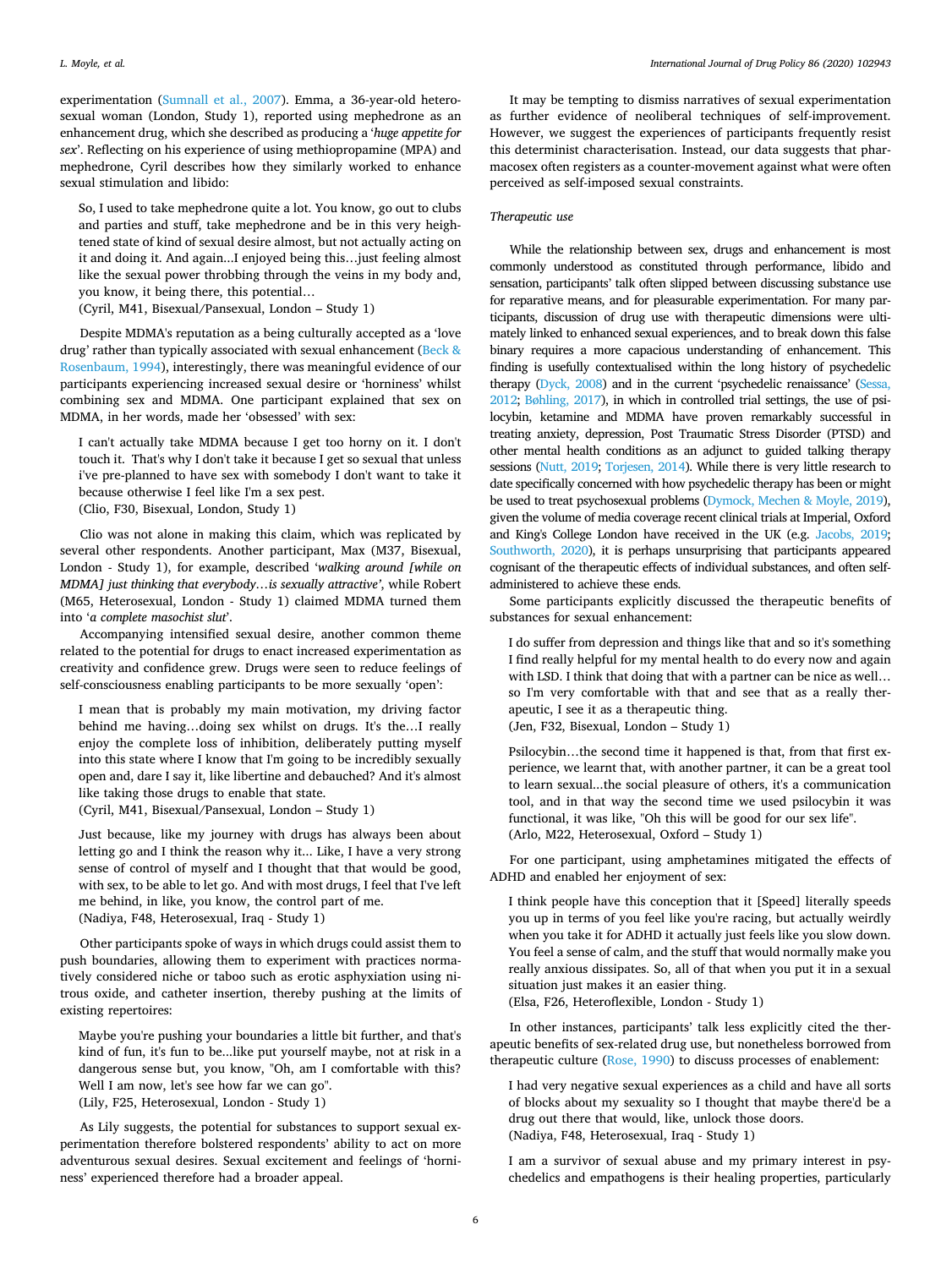the ability to have sexual experiences while remaining present and fully embodied.

(Erowid Experiences Vault Report ID: 101526 *Quick Ascension of Sensual Mountain*)

More common amongst women, reference was made to previous difficult sexual experiences that they had sought to overcome through the disinhibitive effects of sex-related drug use. For some respondents, drugs did not only make sex possible, but enabled embodied, pleasurable, disinhibited sexual practice despite the sometimes-prohibiting nature of mental distress, psychological trauma and anxiety. In other instances, participants drew on processes of self-actualisation, where a more attuned sense of sexual selfhood, agency or embodiment had been uncovered:

I have such horrendous body issues. Like, I'm so…like constantly feeling disgusted with how fat I am or whatever, that weed is one of the only things that can take me out of that at the moment...I remember like having weed [and having sex], and thinking oh my god, I'm not thinking about my body, and I can just be in it, and I can just be present.

(Libby, F25, Bisexual, Cambridge – Study 2)

I'm generally speaking about GHB, although MDMA might do this as well... it helps me bring myself more into my body and enjoy pleasure more and not thinking so much about, "Am I doing this thing correct?"

(Alba, F22, Berkeley, Bisexual/Pansexual, USA - Study 1)

These less explicitly therapeutic narratives, nonetheless drawing on ideas of self-improvement and self-realisation, demonstrate that a more expansive understanding of the relationship between drugs and sexual enhancement must take into account the underpinning biopolitical logics of pharmacosex. The use of drugs in many cases conformed to the historical diagnostics of women's difficulties in achieving what they perceived to be 'optimal' sexual arousal or desire, rather than a focus on physical 'function'. Moreover, women interviewed were often more reluctant to frame their experiences purely through the lens of pleasure, and tended to 'justify' their drug use as pivotal to achieving sexual 'selfoptimization' [\(Barker, Gill & Harvey, 2018](#page-8-41)).

# *Difficult experiences*

As well as describing enhancements to their sex lives, our participants discussed difficult or challenging experiences of sex-related drug use. A notable number of participants reported feelings of regret and shame relating to the sexual encounters they had engaged in ([Fisher, Worth, Garcia & Meredith, 2012\)](#page-8-42). While these experiences were not necessarily understood to be breaches of sexual consent, participants nonetheless questioned whether they had actually enjoyed what had occurred. Particularly prevalent amongst participants who identified as women was concern about how their behaviour might affect how they were perceived by others:

Well as I say…as I sort of mentioned before, the biggest one is…you know sometimes you get shameful feelings afterwards because you look back and you're like, "Oh my God everyone must think I'm so annoying or a terrible slut," or, "Oh my God what have I done? I've just…did I even enjoy that?" "Why did I play with these people?"...So I would say that's a definite negative. (Isla, F37, Bisexual, London, Study 1)

As we have seen, for some, drugs provided a 'chemical crutch' for pushing personal boundaries and engaging in behaviours that they may not have otherwise considered. By example, Isla describes various sexual encounters involving GHB in which she participated in more 'extreme' sex acts that she later expressed reservations about:

I'd probably get in a BDSM context I've probably been hit harder when I've been higher because, you know, maybe I'm like, "Do it harder," because you want more sensation. Which at the time hasn't been a problem but then you know you wake up and you've got these massive bruises and you're like, "Fucking hell, what's going on? What did I agree to?" Yes. And yes, occasionally I agree to things like I might…like once I agreed to someone putting a catheter in me and that was horrible. Like, that was awful, I wouldn't do that again. (Isla, F37, Bisexual, London, Study 1)

For other participants, feelings of regret and shame extended to their choice of sexual partner:

It's like I went on a Tinder date with a guy and I'd taken like...I don't know, like maybe a couple of grams of Valium the night before after taking coke I guess, I can't remember, but I went on this date...and then ended up just being like "Oh, do you want to have sex?" and then we did and I was like "Oh I didn't really want to do that", probably wouldn't have done that if I hadn't been on a lot of Valium, but yeah, Valium seems to be the drug that makes me go like "Yes", when actually I'm quite prudish and don't normally do that sort of thing.

(Lily, F25, Heterosexual, London – Study 1)

Existing research (e.g. [Jozkowski & Wiersma, 2015](#page-8-43)) has tended to prioritise focus on legalistic concepts of consent to sexual activity, focusing on individuals' drug use (most often alcohol use) as impairing the freedom and capacity to choose to engage in sexual activity. But as Lily and Isla's narratives indicate, there exists a lesser researched fine line between drugs enabling participants to push boundaries and experience enhanced, pleasurable sex, and situations in which sex-related drug use could make possible acts that are desired at the time, but are later regretted or considered shameful. It is important to note that the critical self-reflection described by participants was almost exclusively a gendered experience. Drugs could enable a temporary release from the self-consciousness more likely to affect women, but ultimately, these feelings could be persistent enough to return in the form of regret and shame. Participants who identified as women revealed anxiety about how their reputations amongst peers might be affected, and often reflected retrospectively on whether drug-enhanced sex had led them to push their limits beyond what they felt comfortable with sober.

# *Harm reduction*

Participants' talk revealed comprehension of the risks associated with different drugs. Though many discussed drug use with friends, this often didn't extend to sex-related drug use. Participants also expressed a desire for harm reduction information that went beyond chemsex public health campaigns, which they felt were targeted exclusively at MSM and were usually limited to reducing the risks of taking the specific drugs linked to chemsex. Some participants also reflected on the history of public health campaigns around sex and drugs, and felt that the recent media scrutiny of chemsex skewed the reality of who engages in sex-related drug use, and their reasons for engaging in it:

Why is it always like gay men, their sexuality and practices are held up? And why is not we all, as human beings, get excited by dangerous activities and can encourage one another to get involved in dangerous activities. And it's just, you know, excitement is excitement...The media are just always going to pick up on gay men doing sex, always.

(Nadiya, F48, Heterosexual, Iraq - Study 1)

Many participants researched drugs and their potential effects on sex thoroughly online before experimenting, ensuring the set and setting [\(Zinberg, 1984](#page-9-36)) - that is, the role of individual differences and context - were as complimentary to the expected effects of the drugs as possible. Others were particularly cautious about dosage:

Yeah, like what kind of dosage should you take, what can you expect to happen, what are good things to do if it starts to go wrong, like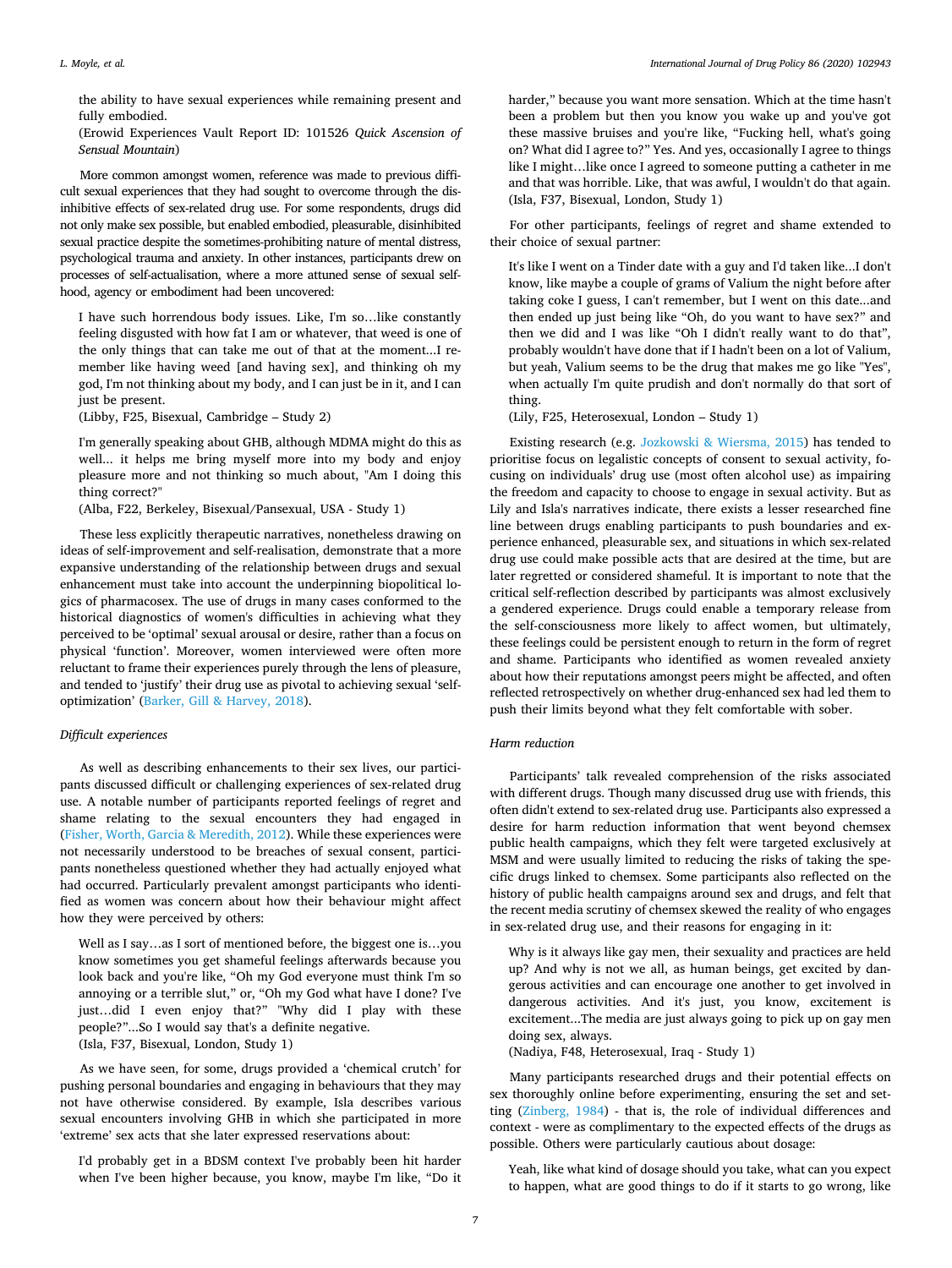what are good spaces to do this drug in, all that kind of stuff...But apart from that I never really remember seeing much information about sex, like everything I'd want in a discussion of like having sex on the drugs in the drug forums, but also my questions would normally be like, h"hh hh ow much acid should I take if it's my first time?"

(Lily, F25, Heterosexual, London - Study 1)

Given current media coverage of the risks and harms associated with GHB/GBL and sex (e.g. [Dispatches 2019\)](#page-8-44), it is notable that participants who reported using this substance were not only cognisant of the risks, but often reflected on the range of strategies used for riskmanagement and peer-care ([Race, 2008\)](#page-9-10) such as using stopwatches, minders and even controlling access to drugs:

At the parties I've been going to more recently, in the last few years, there's a sort of system where after you take it you write like the time and the dose on your arm...I think this started with one of my friends who's quite anal about the dosage because they'd seen too many people do too much and so he'd be in control of it. So, if you asked him for some more he'd check.

(Isla, F37, Bisexual, London - Study 1)

I wrote a couple of guides to various things which I've shared privately with friends…I wrote a guide to G harm reduction. I'm very, very cautious about sharing G with people so I kind of said, I send them the harm reduction stuff and then I generally supervise them if they're going with my supply.

(Stuart, M35, Heteroflexible, London - Study 1)

Several participants noted that their experience of the effects of particular drugs was purposefully augmented by engaging in sex. This was often in the context of 'bad trips' or to mitigate unpleasant or unwanted drug effects. One participant recalled an experience with ketamine in which a 'k-hole' was mitigated through sex:

I wasn't having a great time with it [ketamine]. I found it very intense, a bit too much, and we actually…she actually suggested that we had sex to… almost like to kind of ground me. I think I was fucking sitting there in the bedroom watching YouTube videos. I think it was the video, Duran Duran's 'Wild Boys', I had on repeat for some reason...Yes...we had quite gentle sex that…yes it sort of let my mind focus on the [thing], which I've heard people do with acid...Like if when you're, "Whoa," and your mind starts flying off all over the place, it's almost like having that quite familiar sexual contact, you can always focus on that and it can sort of pull your brain back in.

(Cyril, M41, Bisexual/Pansexual, London - Study 1)

Another participant noted this effect in the context of using psychedelics:

That they, partly also I guess from my experience of having taken psychedelics anyway...the fact that they increase the intimacy between people and I'd also read actually that actually having sex is a good way of helping to control the trip if it's becoming I guess too challenging, and it's a useful way of grounding yourselves and making it more positive.

(Harry, M30, Heterosexual, London - Study 1)

As the quotations above demonstrate, engaging in sex might itself be conceived as a form of 'peer-care' [\(Pienaar et al., 2020a\)](#page-9-9) around drug use that could mitigate the harms of a bad experience. While a minority of studies of chemsex have noted its potential for facilitating collective intimacy ([Hakim, 2019](#page-8-2)), the rituals surrounding drug use are seldom incorporated in studies of enhancement (for an exception, see [Vittelone, 2003\)](#page-9-37). As our research suggests, we should not discount the possibility that practices of risk-management, peer-care and harm reduction around drug use can themselves be important facets of an enhanced sexual experience ([Race, 2008\)](#page-9-10).

#### **Conclusion**

In this article, we have demonstrated that focus on narratives of risk and harm does not capture the full story of participants' lived experience of sex-related drug use, but to focus solely on pleasure is also insufficient. By expanding our focus beyond the sex-related drug use of specific social groups, our analysis has revealed what individuals *across*  genders and sexualities might gain from chemically enhanced sexual experiences, and that this cannot be reduced to an either/or of reparation of sexual problems or hedonism. We have provided evidence to suggest that sex-related drug use is not confined to various 'scenes' or sexual subcultures, and instead shown that the intentional use of drugs with sex also permeates normalised [\(Parker et al., 1998\)](#page-9-38) or 'recreational' patterns of drug use beyond LGBTQ populations. While existing research has tended to focus on drugs that have been culturally established as 'sexual enhancers', such as GHB/GBL, mephedrone, methamphetamine and cocaine, our data corroborates recent research indicating that a much wider range of substances including MDMA/ Ecstasy, LSD, and cannabis are also purposefully selected for experimentation in sexual contexts [\(Pienaar, Murphy, Race & Lea, 2020a](#page-9-9)).

Through attending to enhancement, we have highlighted how biomedical conceptions of enhanced sex, whether in reference to physical function or libido, provide insufficient insight into pharmacosexual experimentation. Participants' talk, while often disclosing cognition of pharmaceutical modification of drive, desire and function, frequently referred to forms of enhancement that could not be reduced to measurable effects. As [Preciado \(2008\)](#page-9-20) has noted, pharmaceutical markets adapt rapidly to cater to new and shifting desires for sexual enhancement. In this context, the administration of drugs as a process of sexual curation reopens debates about the extent to which neoliberal narratives of self-improvement informed by these markets 'inhabit' sexuality in the twenty-first century. It is perhaps no coincidence that the narrative of achievement of 'better sex' through augmentation with drugs was particularly prevalent amongst those who identified as women in our studies. Women were more likely to draw implicitly on therapeutic discourses to explain their sex-related drug use, often as a means of overcoming inhibitions or to counter difficulties they had enjoying sex. They were also more likely to discuss regret and shame, sometimes expressing a dissonance between sexual activity they engaged in while on drugs, and who they ordinarily perceived their sexual 'selves' to be.

While narratives of self-actualisation were prevalent, as our analysis has revealed, pharmacosex also has the potential to open up an alternative horizon in which 'the various mechanisms of sexuality' are rejected and enable practices which instead 'counter the grip of power with the claims of bodies, pleasures and knowledges, in their multiplicity and their possibilities of resistance' [\(Foucault, 1978](#page-8-45), p. 157). We might see here an important distinction between an additive and programmatic capitalist-biopolitical logic of sexual enhancement through drugs, and a more rhizomatic and radical logic of sex-drugs-bodiespleasures in all their 'multiplicity'. Many of our interview subjects viewed sex-related drug use as a process of 'struggling to achieve selfdetermination as techno-living bodies capable of joy and pleasure' ([Preciado, 2008](#page-9-20), p. 304).

From a policy perspective, ignoring the purposeful ways in which broader populations enhance or alter their sexual practices in relation to drugs also risks an overemphasis on risk and harm (Pienaar et al., 2020a), which in turn perpetuates stigma towards individuals who engage in sex-related drug use. This is a particular concern for already marginalised groups, such as MSM engaging in chemsex, who are more likely to be subject to surveillance, over policing and criminalisation. Importantly, the current prioritisation of risk also minimises opportunities to communicate effective harm reduction messages to those who stand to benefit, and diminishes the potential of foregrounding 'an appreciation of care as imminent in pleasure' ([Race, 2008,](#page-9-10) p. 422). Data portrays clear reflexivity among our participants, many of whom expressed frustrations at the preoccupation of public health campaigns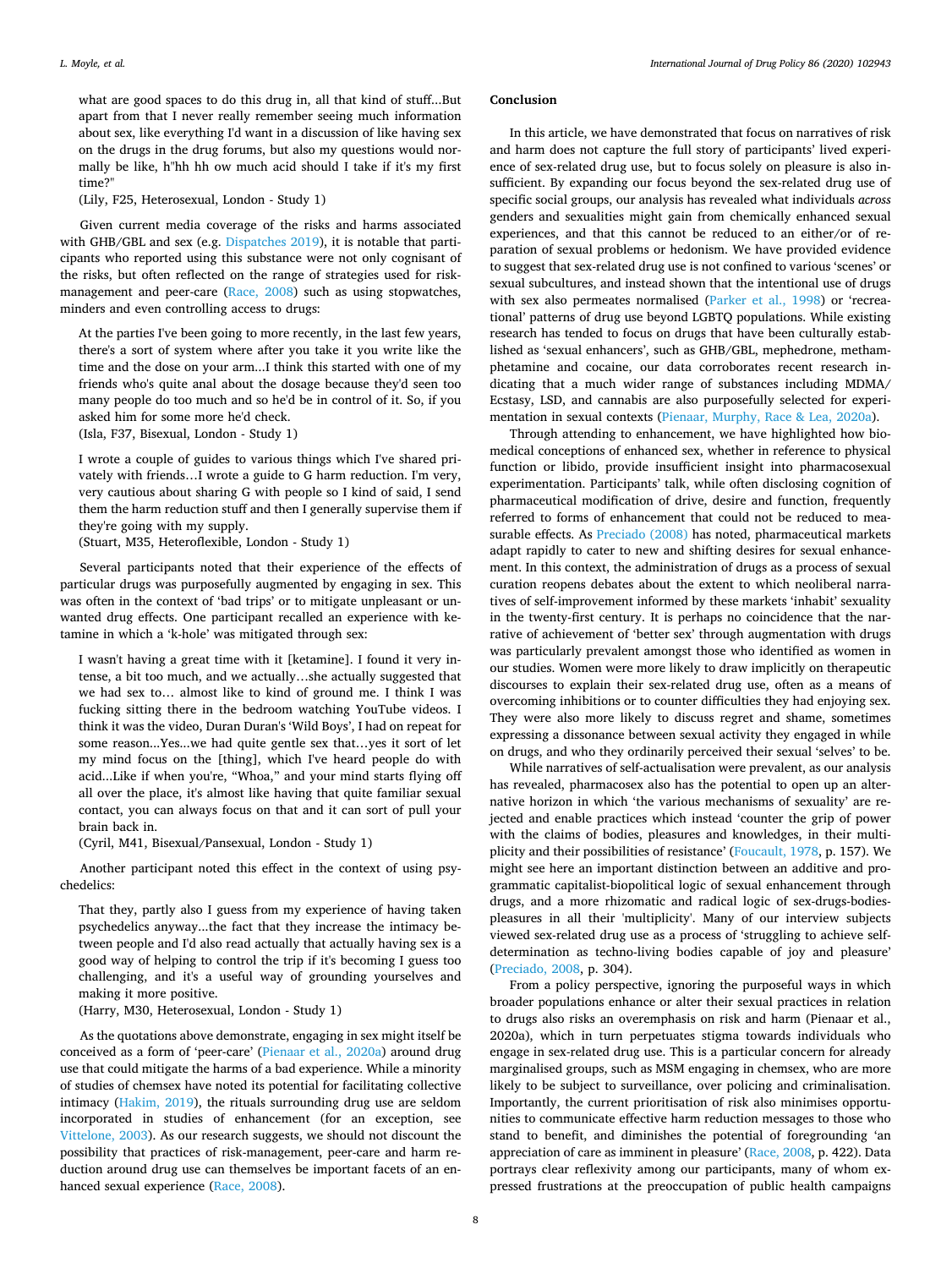focussed upon a specific population and mode of sex-related drug use. While our research has provided further evidence of the 'persistence of pleasure' [\(Measham, 2004\)](#page-8-46), it has also exposed the limits of a mechanistic and ahistorical understanding of sexual enhancement as concerned purely with improved physical sexual performance and stamina, or augmentation of desire. Participants' talk sometimes reflected these same binaries, but as our analysis has shown, a purely hedonic conceptualisation of pharmacosexual enhancement cannot be neatly distinguished from reparation and therapeutic use.

There is a dearth of harm reduction information that relates to how drug users might navigate some of the challenges related with using drugs beyond those traditionally associated with chemsex in sexual encounters. Moreover, that there exists a population of drug users who utilise recreational substances for purposes beyond hedonic consumption, and for their therapeutic benefits, currently appears to be overlooked by public health institutions. The diverse experiences and needs of these groups must be acknowledged if we are to provide effective sex education/sexual health information that is reflective of individuals' lived experience. Our data provides strong evidence to suggest that there exists both the target population and the desire for these messages.

# **Declaration of Competing Interest**

None.

# **Acknowledgements**

The authors would like to thank the Wellcome Trust and the School of Law and Social Sciences at Royal Holloway, University of London for financially supporting this project. Bluelight provided valuable access to participants and forums, enabling us to recruit and collect data on sex-related drug use. Thank you to our participants for their time and generosity in sharing their experiences of combining sex and drugs. We're also grateful to attendees at our end of project workshop for their insightful comments, which aided the writing of this paper.

#### **References**

- <span id="page-8-34"></span>ACMD (2007) GBL & 1,4-BD: Assessment of Risk to the Individual and Communities in the UK. Available at:[https://assets.publishing.service.gov.uk/government/uploads/](https://assets.publishing.service.gov.uk/government/uploads/system/uploads/attachment_data/file/119047/report-on-gbl1.pdf)  [system/uploads/attachment\\_data/file/119047/report-on-gbl1.pdf.](https://assets.publishing.service.gov.uk/government/uploads/system/uploads/attachment_data/file/119047/report-on-gbl1.pdf)
- <span id="page-8-32"></span>[Aldridge, A \(2020\). Intoxicating the "charmed circle": Constructions of deviance and](http://refhub.elsevier.com/S0955-3959(20)30282-6/opt5XvUL4XFuO)  [normativity by people who combine drugs and sex.](http://refhub.elsevier.com/S0955-3959(20)30282-6/opt5XvUL4XFuO) *Criminology and Criminal Justice*  [1748895820937332.](http://refhub.elsevier.com/S0955-3959(20)30282-6/opt5XvUL4XFuO)
- <span id="page-8-29"></span>[Anderson, K., Reavey, P., & Boden, Z. \(2019\). 'Never drop without your significant other,](http://refhub.elsevier.com/S0955-3959(20)30282-6/sbref0003)  [cause that way lies ruin': The boundary work of couples who use MDMA together.](http://refhub.elsevier.com/S0955-3959(20)30282-6/sbref0003) *[International Journal of Drug Policy, 71](http://refhub.elsevier.com/S0955-3959(20)30282-6/sbref0003)*, 10–18.
- <span id="page-8-11"></span>Barad, K. (2007). *[Meeting the universe halfway: Quantum physics and the entanglement of](http://refhub.elsevier.com/S0955-3959(20)30282-6/sbref0004)  matter and meaning.* [Durham, NC: Duke University Press.](http://refhub.elsevier.com/S0955-3959(20)30282-6/sbref0004)
- <span id="page-8-41"></span>Barker, M. J., Gill, R., & Harvey, L. (2018). *[Mediated intimacy: Sex advice in media culture.](http://refhub.elsevier.com/S0955-3959(20)30282-6/sbref0005)*  [Cambridge: Polity Press](http://refhub.elsevier.com/S0955-3959(20)30282-6/sbref0005).
- <span id="page-8-23"></span>Barratt, M. J., & Maddox, A. (2016). *[Active engagement with stigmatised communities through](http://refhub.elsevier.com/S0955-3959(20)30282-6/sbref0006)  [digitral ethnography. Qualitative research](http://refhub.elsevier.com/S0955-3959(20)30282-6/sbref0006)*, *16*, 701–719.
- <span id="page-8-25"></span>[Barratt, M. J., Ferris, J. A., & Lenton, S. \(2015\). Hidden populations, online purposive](http://refhub.elsevier.com/S0955-3959(20)30282-6/sbref0007)  [sampling, and external validity: Taking off the blindfold.](http://refhub.elsevier.com/S0955-3959(20)30282-6/sbref0007) *Field Methods, 27*(1), 3–21.
- <span id="page-8-21"></span>Bauman, Z (2003). *[Liquid love: On the frailty of human bonds.](http://refhub.elsevier.com/S0955-3959(20)30282-6/sbref0008)* Cambridge: Polity Press.
- <span id="page-8-36"></span><span id="page-8-28"></span>[Beck, J., & Rosenbaum, M. \(1994\). Pursuit of ecstasy: The MDMA experience.](http://refhub.elsevier.com/S0955-3959(20)30282-6/sbref0009) *SUNY Press*. [Becker, H \(1953\). Becoming a marihuana user.](http://refhub.elsevier.com/S0955-3959(20)30282-6/optAoHza4Cgs6) *American journal of Sociology,, 59*(3), [235–242](http://refhub.elsevier.com/S0955-3959(20)30282-6/optAoHza4Cgs6).
- <span id="page-8-9"></span>[Bellis, M. A., Hughes, K., Calafat, A., Juan, M., Ramon, A., Rodriguez, J. A., Mendes, F.,](http://refhub.elsevier.com/S0955-3959(20)30282-6/sbref0010)  [Schnitzer, S., & Phillips-Howard, P. \(2008\). Sexual uses of alcohol and drugs and the](http://refhub.elsevier.com/S0955-3959(20)30282-6/sbref0010)  [associated health risks: a cross sectional study of young people in nine European](http://refhub.elsevier.com/S0955-3959(20)30282-6/sbref0010) cities. *[BMC Public Health, 8](http://refhub.elsevier.com/S0955-3959(20)30282-6/sbref0010)*, 155.
- <span id="page-8-0"></span>[Bishop, S. \(2018\). Chemsex and PrEP reliance are fuelling a rise in syphillis amongst men](http://refhub.elsevier.com/S0955-3959(20)30282-6/sbref0011)  who have sex with men. *The Conversation* [Retrieved 27th February 2020 from https://](http://refhub.elsevier.com/S0955-3959(20)30282-6/sbref0011)  [theconversation.com/chemsex-and-prep-reliance-are-fuelling-a-rise-in-syphilis](http://refhub.elsevier.com/S0955-3959(20)30282-6/sbref0011)[among-men-who-have-sex-with-men-106883.](http://refhub.elsevier.com/S0955-3959(20)30282-6/sbref0011)
- <span id="page-8-38"></span>[Bøhling, F \(2017\). Psychedelic pleasures: An affective understanding of the joys of trip](http://refhub.elsevier.com/S0955-3959(20)30282-6/optAABZfgQdSp)ping. *[International Journal of Drug Policy, 49](http://refhub.elsevier.com/S0955-3959(20)30282-6/optAABZfgQdSp)*, 133–143.
- <span id="page-8-14"></span>[Bostrom, N., & Sandberg, A. \(2009\). Cognitive enhancement: Methods, ethics, regulatory](http://refhub.elsevier.com/S0955-3959(20)30282-6/sbref0012)  challenges. *[Science and Engineering Ethics, 15](http://refhub.elsevier.com/S0955-3959(20)30282-6/sbref0012)*, 311–341.

<span id="page-8-3"></span>[Bourne, A., Reid, D., Hickson, F., Torres Rueda, S., & Weatherburn, P. \(2014\).](http://refhub.elsevier.com/S0955-3959(20)30282-6/sbref0013) *The chemsex* 

*[study: Drug use in sexual among gay and bisexual men in Lambeth, Southwark &](http://refhub.elsevier.com/S0955-3959(20)30282-6/sbref0013)  Lewisham.* [London: Sigma Research, London School of Tropical Medicine Retrieved](http://refhub.elsevier.com/S0955-3959(20)30282-6/sbref0013)  [27th February 2020 from http://www.sigmaresearch.org.uk/chemsex.](http://refhub.elsevier.com/S0955-3959(20)30282-6/sbref0013)

- <span id="page-8-26"></span>[Boys, A., Marsden, J., & Strang, J. \(2001\). Understanding reasons for drug use amongst](http://refhub.elsevier.com/S0955-3959(20)30282-6/sbref0014)  [young people: a functional perspective.](http://refhub.elsevier.com/S0955-3959(20)30282-6/sbref0014) *Health Education Research, 16*(4), 457–469.
- <span id="page-8-27"></span>[Braun, V., & Clarke, V. \(2012\). In H. Cooper, P. M. Camic, D. L. Long, A. T. Panter, D.](http://refhub.elsevier.com/S0955-3959(20)30282-6/sbref0015)  [Rindskopf, & K. J. Sher \(Eds.\). and biological: American Psychological Association.](http://refhub.elsevier.com/S0955-3959(20)30282-6/sbref0015)
- <span id="page-8-35"></span>[Cavanagh, J, & Smith, T \(2018\). GHB, GBL Intoxication. In K Nordstrom, & M Wilson](http://refhub.elsevier.com/S0955-3959(20)30282-6/optuFQWO7f6Vr)  (Eds.). *[Quick Guide to Psychiatric Emergencies](http://refhub.elsevier.com/S0955-3959(20)30282-6/optuFQWO7f6Vr)*. Cham: Springer.
- <span id="page-8-13"></span>[Conrad, P., & Potter, D. \(2004\). Human growth hormone and the temptations of bio](http://refhub.elsevier.com/S0955-3959(20)30282-6/sbref0016)medical enhancement. *[Sociology of Health and Illness, 26](http://refhub.elsevier.com/S0955-3959(20)30282-6/sbref0016)*(2), 184–215.
- <span id="page-8-31"></span>[Dean, B. V., Stellpflug, S. J., Burnett, A. M., & Engebretsen, K. M. \(2013\). 2C or not 2C:](http://refhub.elsevier.com/S0955-3959(20)30282-6/sbref0017)  [Phenethylamine designer drugs review.](http://refhub.elsevier.com/S0955-3959(20)30282-6/sbref0017) *Journal of Medical Toxicology, 9*(2), 172–178. [Decary-Hetu, D., & Aldridge, J. \(2015\). Sifting through the net: Monitoring of online](http://refhub.elsevier.com/S0955-3959(20)30282-6/sbref0018)
- <span id="page-8-24"></span>offenders by researchers. *[European Review of Organised Crime, 2](http://refhub.elsevier.com/S0955-3959(20)30282-6/sbref0018)*(2), 122–141.
- <span id="page-8-15"></span>Dennis, F (2019). *[Injecting Bodies in More-than-Human Worlds: Mediating Drug-Body-World](http://refhub.elsevier.com/S0955-3959(20)30282-6/optCmKL5TG0p5)  Relations*[. Abingdon: Routledge.](http://refhub.elsevier.com/S0955-3959(20)30282-6/optCmKL5TG0p5)
- <span id="page-8-44"></span>Dispatches. (2019). Sex, Drugs and Murder. Channel 4 Television. Broadcast date: 28th September.
- <span id="page-8-12"></span>[Dilkes-Frayne, E \(2014\). Tracing the "event" of drug use: "Context" and the coproduction](http://refhub.elsevier.com/S0955-3959(20)30282-6/optb7h2pD1NW3)  of a night out on MDMA. *[Contemporary Drug Problems, 41](http://refhub.elsevier.com/S0955-3959(20)30282-6/optb7h2pD1NW3)*(3), 445–479.
- <span id="page-8-5"></span>Dotheé, N. (2020). 'Gay 'chemsex' culture in Hollywood almost killed me: this is how I survived'. *NBC News*. Retrieved 24<sup>th</sup> August from: https://www.nbcnews.com/think/ [opinion/gay-chemsex-culture-hollywood-almost-killed-me-how-i-survived](https://www.nbcnews.com/think/opinion/gay-chemsex-culture-hollywood-almost-killed-me-how-i-survived-ncna1144576)[ncna1144576](https://www.nbcnews.com/think/opinion/gay-chemsex-culture-hollywood-almost-killed-me-how-i-survived-ncna1144576).
- <span id="page-8-37"></span>Dyck, E. (2008). *[Psychedelic psychiatry: LSD from clinic to campus.](http://refhub.elsevier.com/S0955-3959(20)30282-6/sbref0024)* Baltimore, MD: John Hopkins University Pres
- <span id="page-8-39"></span>Dymock, A., Mechen, B., & Moyle, L. (2019). Acid and the sexual psychonauts. *Wellcome Collection*. Retrieved 1st May 2020 from: [https://wellcomecollection.org/articles/](https://wellcomecollection.org/articles/W2G6IygAACkAZWnu)  [W2G6IygAACkAZWnu](https://wellcomecollection.org/articles/W2G6IygAACkAZWnu).
- <span id="page-8-42"></span>[Fisher, M. L., Worth, K., Garcia, J. R., & Meredith, T. \(2012\). Feelings of regret following](http://refhub.elsevier.com/S0955-3959(20)30282-6/sbref0027)  [uncommitted sexual encounters in Canadian university students.](http://refhub.elsevier.com/S0955-3959(20)30282-6/sbref0027) *Culture, Health & [Sexuality, 14](http://refhub.elsevier.com/S0955-3959(20)30282-6/sbref0027)*(1), 45–57.
- <span id="page-8-45"></span>Foucault, M (1978). *[The history of sexuality: Vol. 1. An introduction \(R. Hurley, Trans\).](http://refhub.elsevier.com/S0955-3959(20)30282-6/optU9caantNmO)*. [London: Penguin Press](http://refhub.elsevier.com/S0955-3959(20)30282-6/optU9caantNmO).
- <span id="page-8-18"></span>Giddens, A. (1992). *[The transformation of intimacy: Sexuality, love and eroticism in modern](http://refhub.elsevier.com/S0955-3959(20)30282-6/sbref0028)  societies.* [Stanford, CA: Stanford University Press.](http://refhub.elsevier.com/S0955-3959(20)30282-6/sbref0028)
- <span id="page-8-19"></span>[Gill, R. \(2007\). Postfeminist media culture: Elements of a sensibility.](http://refhub.elsevier.com/S0955-3959(20)30282-6/sbref0029) *European Journal of [Cultural Studies, 10](http://refhub.elsevier.com/S0955-3959(20)30282-6/sbref0029)*(2), 147–166.
- <span id="page-8-2"></span>[Hakim, J. \(2019\). The rise of chemsex: Queering collective intimacy in neoliberal London.](http://refhub.elsevier.com/S0955-3959(20)30282-6/sbref0031)  *[Cultural Studies, 33](http://refhub.elsevier.com/S0955-3959(20)30282-6/sbref0031)*(2), 249–275.

<span id="page-8-16"></span>Halberstam, J. (1998). *Female masculinity.* [London: Duke University Press](http://refhub.elsevier.com/S0955-3959(20)30282-6/sbref0032).

- <span id="page-8-8"></span>[Hegazi, A., Lee, M. J., Whittaker, W., Green, S., Simms, R., Cutt, R., Nagington, M.,](http://refhub.elsevier.com/S0955-3959(20)30282-6/sbref0034) [Nathan, B., & Pakianathan, M. R. \(2017\). Chemsex and the city: sexualised substance](http://refhub.elsevier.com/S0955-3959(20)30282-6/sbref0034)  [use in gay bisexual and other men who have sex with men attending sexual health](http://refhub.elsevier.com/S0955-3959(20)30282-6/sbref0034) clinics. *[International Journal of STD and AIDS, 28](http://refhub.elsevier.com/S0955-3959(20)30282-6/sbref0034)*(4), 326–366.
- <span id="page-8-7"></span>[Hibbert, MP., Brett, CE., Porcellato, LA., & Hope, VD. \(2019\). Psychosocial and sexual](http://refhub.elsevier.com/S0955-3959(20)30282-6/sbref0035) [characteristics associated with sexualised drug use and chemsex among men who](http://refhub.elsevier.com/S0955-3959(20)30282-6/sbref0035)  [have sex with men \(MSM\) in the UK.](http://refhub.elsevier.com/S0955-3959(20)30282-6/sbref0035) *Sexually Transmitted Infections, 95*(5), 342–350.
- <span id="page-8-6"></span>Hodgson, N. (2019). 'So Brits have a lot of sex on drugs – why? *The Guardian*. Retrieved  $25^{\rm th}$  August from [https://www.theguardian.com/commentisfree/2019/apr/03/brits](https://www.theguardian.com/commentisfree/2019/apr/03/brits-drugs-sex)[drugs-sex](https://www.theguardian.com/commentisfree/2019/apr/03/brits-drugs-sex).
- <span id="page-8-1"></span>HM Government. (2017). 2017 Drug Strategy. Retrieved 15th February 2020 from [https://assets.publishing.service.gov.uk/government/uploads/system/uploads/](https://assets.publishing.service.gov.uk/government/uploads/system/uploads/attachment_data/file/628148/Drug_strategy_2017.PDF)  [attachment\\_data/file/628148/Drug\\_strategy\\_2017.PDF](https://assets.publishing.service.gov.uk/government/uploads/system/uploads/attachment_data/file/628148/Drug_strategy_2017.PDF).
- <span id="page-8-40"></span>Jacobs, J. (2019). 'They broke my mental shackles': could magic mushrooms be the answer to depression. *The Guardian*. Retrieved 29th April 2020 from: [https://www.](https://www.theguardian.com/science/2019/jun/10/magic-mushrooms-treatment-depression-aztecs-psilocybin-mental-health-medicine) [theguardian.com/science/2019/jun/10/magic-mushrooms-treatment-depression](https://www.theguardian.com/science/2019/jun/10/magic-mushrooms-treatment-depression-aztecs-psilocybin-mental-health-medicine)[aztecs-psilocybin-mental-health-medicine](https://www.theguardian.com/science/2019/jun/10/magic-mushrooms-treatment-depression-aztecs-psilocybin-mental-health-medicine).
- <span id="page-8-43"></span>[Jozkowski, K. N., & Wiersma, J. D. \(2015\). Does drinking alcohol prior to sexual activity](http://refhub.elsevier.com/S0955-3959(20)30282-6/sbref0039)  influence college students' consent? *[International Journal of Sexual Health, 27](http://refhub.elsevier.com/S0955-3959(20)30282-6/sbref0039)*(2), [156–174](http://refhub.elsevier.com/S0955-3959(20)30282-6/sbref0039).
- <span id="page-8-33"></span>[Kapitány-Fövény, M., Mervo, B., Corazza, O., Kokonyei, G., Farkas, J., Urbán, R., Zacher,](http://refhub.elsevier.com/S0955-3959(20)30282-6/sbref0041)  [G., & Demetrovics, Z. \(2015\). Enhancing sexual desire and experience: An in](http://refhub.elsevier.com/S0955-3959(20)30282-6/sbref0041)[vestigation of the sexual correlates of gamma-hydroxybutyrate \(GHB\) use.](http://refhub.elsevier.com/S0955-3959(20)30282-6/sbref0041) *Human [Psychopharmacology, 30](http://refhub.elsevier.com/S0955-3959(20)30282-6/sbref0041)*, 276–284.
- <span id="page-8-22"></span>Kneale, D., French, R., Spandler, H., Young, I., Purcell, C., Boden, Z., Brown, S., Callwood, D., Carr, S., Dymock, A., Eastham, R., Gabb, J., Henley, J., Jones, C., McDermott, E., Mkhwanazi, N., Ravenhill, J., Reavey, P., Scott, R., Smith, C., Smith, M., Tingay, K., & Thomas, J. (2019). Conducting sexualities research: An outline of emergent issues and case studies from ten Wellcome-funded projects. *Wellcome Open Research, 4*, 1–9. [https://doi.org/10.12688/wellcomeopenres.15283.1.](https://doi.org/10.12688/wellcomeopenres.15283.1)
- <span id="page-8-10"></span>[Lawn, W., Aldridge, A., Xia, R., & Winstock, A. R. \(2019\). Substance-Linked Sex in](http://refhub.elsevier.com/S0955-3959(20)30282-6/sbref0044) [Heterosexual, Homosexual, and Bisexual Men and Women: An Online, Cross-](http://refhub.elsevier.com/S0955-3959(20)30282-6/sbref0044)[Sectional "Global Drug Survey" Report.](http://refhub.elsevier.com/S0955-3959(20)30282-6/sbref0044) *The Journal of Sexual Medicine, 16*(5), [721–732](http://refhub.elsevier.com/S0955-3959(20)30282-6/sbref0044).
- <span id="page-8-30"></span>[MAPS. \(2002\). Talking with Ann and Sasha Shulgin. On the Existence of God and the](http://refhub.elsevier.com/S0955-3959(20)30282-6/sbref0045) [Pleasures of Sex Drugs. Sex, Spirits and Psychedelics.](http://refhub.elsevier.com/S0955-3959(20)30282-6/sbref0045) *MAPS* Retrieved 20th February [2020 from https://maps.org/news-letters/v12n1/12103shu.pdf](http://refhub.elsevier.com/S0955-3959(20)30282-6/sbref0045).
- <span id="page-8-20"></span>[McRobbie, A. \(2007\). Top Girls? Young women and the postfeminist sexual contract.](http://refhub.elsevier.com/S0955-3959(20)30282-6/sbref0046) *[Cultural Studies, 21](http://refhub.elsevier.com/S0955-3959(20)30282-6/sbref0046)*(4-5), 718–737.
- <span id="page-8-46"></span>[Measham, F. \(2004\). The decline of ecstasy, the rise of 'binge' drinking and the persis](http://refhub.elsevier.com/S0955-3959(20)30282-6/sbref0047)tence of pleasure. *[Probation Journal, 51](http://refhub.elsevier.com/S0955-3959(20)30282-6/sbref0047)*(4), 309–326.
- <span id="page-8-17"></span><span id="page-8-4"></span>[Mechen, B. \(2020\). Sex, drugs and pharmacy.](http://refhub.elsevier.com/S0955-3959(20)30282-6/sbref0048) *Pharmacy in History, 61*(3-4), 146–148. MENRUS (2018). About Chemsex. MENRUS. Retrieved 27th February 2020 from https:// menrus.co.uk/drugs/about-chemsex/.